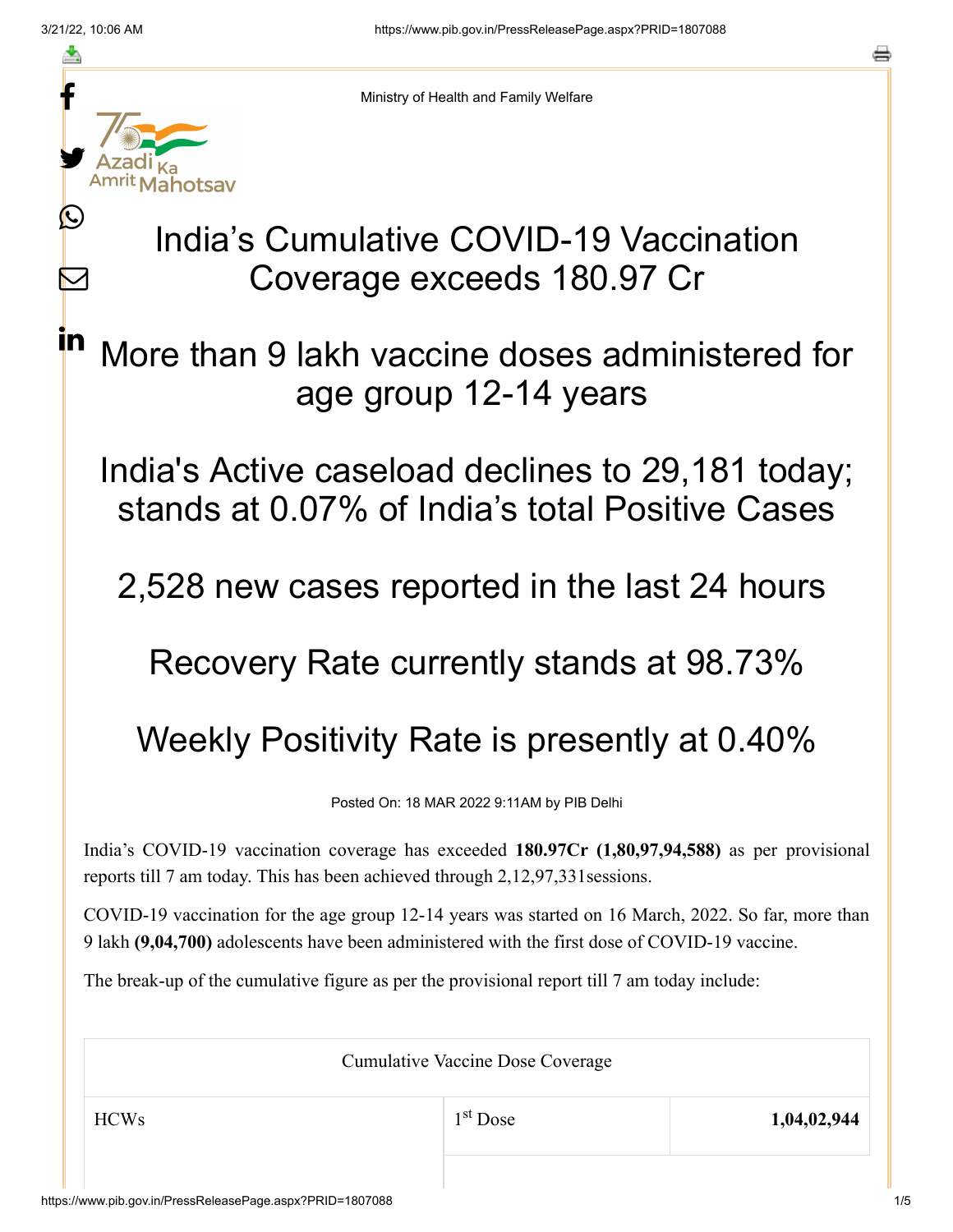| f                           | $2nd$ Dose             | 99,89,099       |
|-----------------------------|------------------------|-----------------|
|                             | <b>Precaution Dose</b> | 43,48,895       |
| <b>FLWs</b><br>C            | 1 <sup>st</sup> Dose   | 1,84,11,999     |
|                             | $2nd$ Dose             | 1,74,85,980     |
|                             | <b>Precaution Dose</b> | 66,38,099       |
| in<br>Age Group 12-14 years | 1 <sup>st</sup> Dose   | 9,04,700        |
| Age Group 15-18 years       | 1 <sup>st</sup> Dose   | 5,61,52,073     |
|                             | $2nd$ Dose             | 3,52,82,337     |
| Age Group 18-44 years       | 1 <sup>st</sup> Dose   | 55, 36, 93, 457 |
|                             | $2nd$ Dose             | 45,87,11,316    |
| Age Group 45-59 years       | $1st$ Dose             | 20,25,92,884    |
|                             | $2nd$ Dose             | 18,35,69,127    |
| Over 60 years               | 1 <sup>st</sup> Dose   | 12,66,31,067    |
|                             | $2nd$ Dose             | 11,43,36,409    |
|                             | <b>Precaution Dose</b> | 1,06,44,202     |
| <b>Precaution Dose</b>      |                        | 2, 16, 31, 196  |
| Total                       |                        | 1,80,97,94,588  |

Following a continuous downward trend, India's Active Caseload has further declined to **29,181**today**,** constituting**0.07%** of the country's total Positive Cases**.**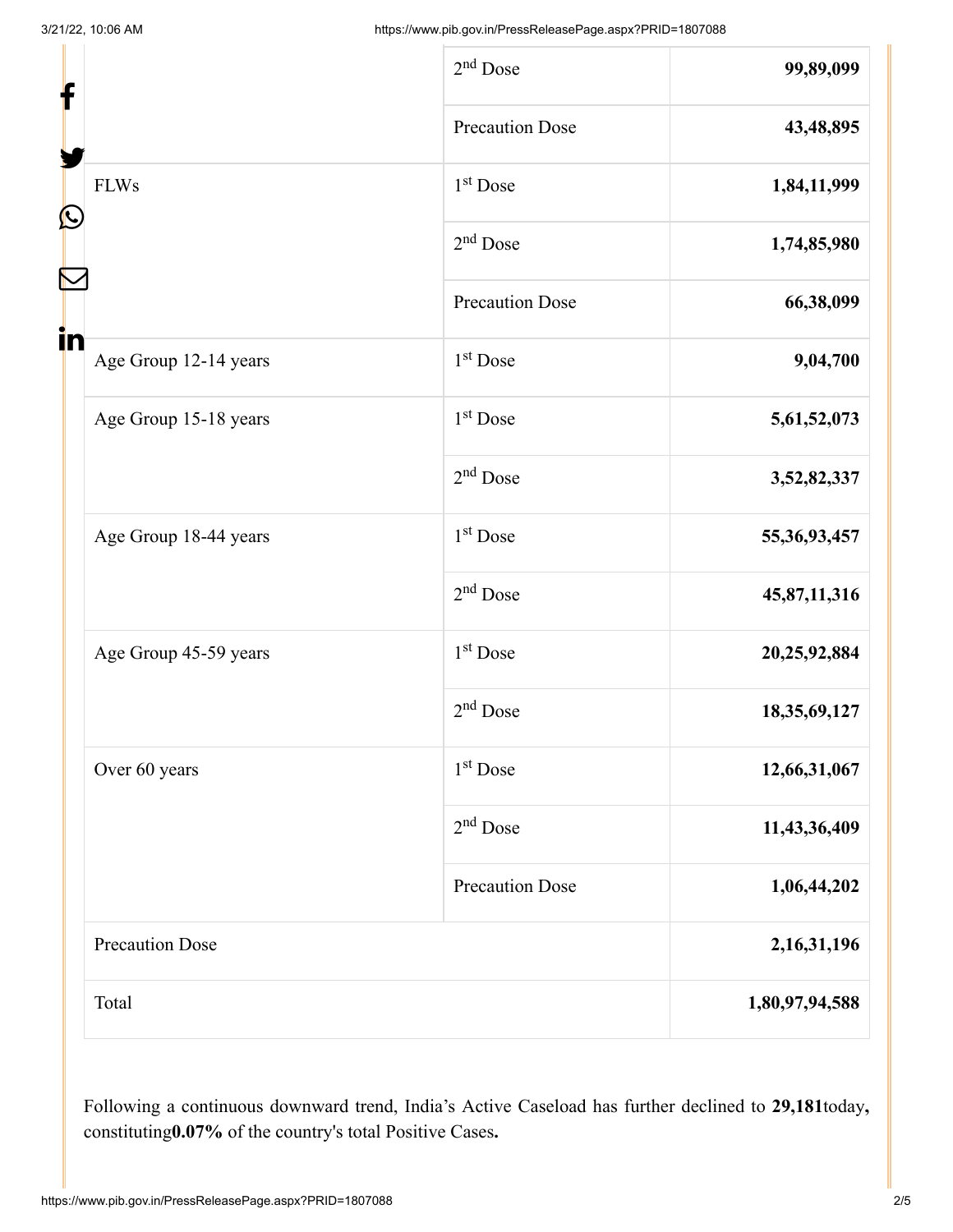

Consequently, India's recovery rate stands at **98.73%.3,997**patients have recovered in the last 24 hours and the cumulative tally of recovered patients (since the beginning of the pandemic) is now at **4,24,58,543.**



**2,528new cases**were reported in the last 24 hours.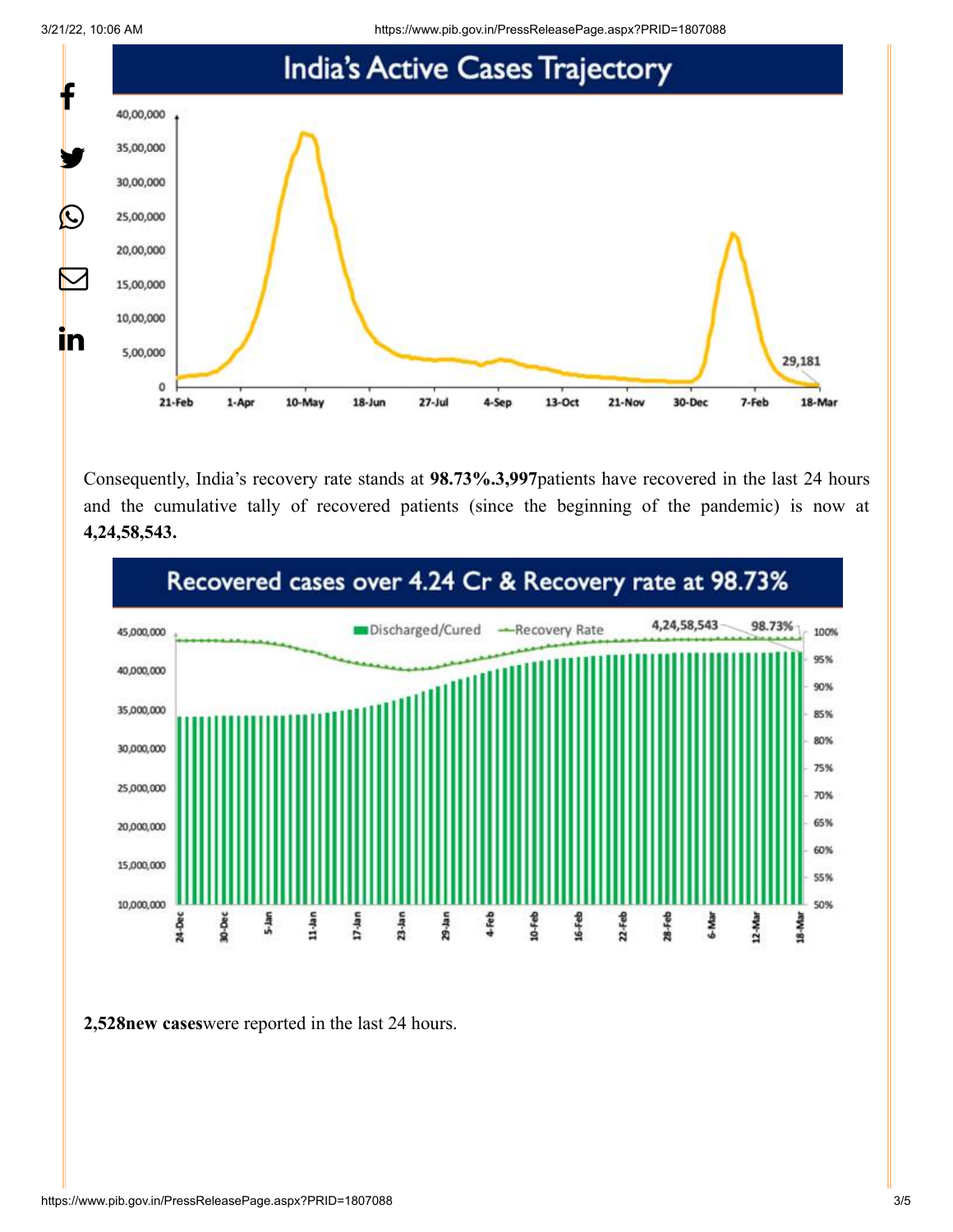3/21/22, 10:06 AM https://www.pib.gov.in/PressReleasePage.aspx?PRID=1807088



The last 24 hours saw a total of **6,33,867**COVID-19tests being conducted. India has so far conducted over **78.18 Cr (78,18,58,171**) cumulative tests.

There has been a sustained fall in the weekly and daily Positivity Rates too. **Weekly Positivity Rate** in the country currently **stands at 0.40%** and the **Daily Positivity rate isalso reported to be 0.40%.**